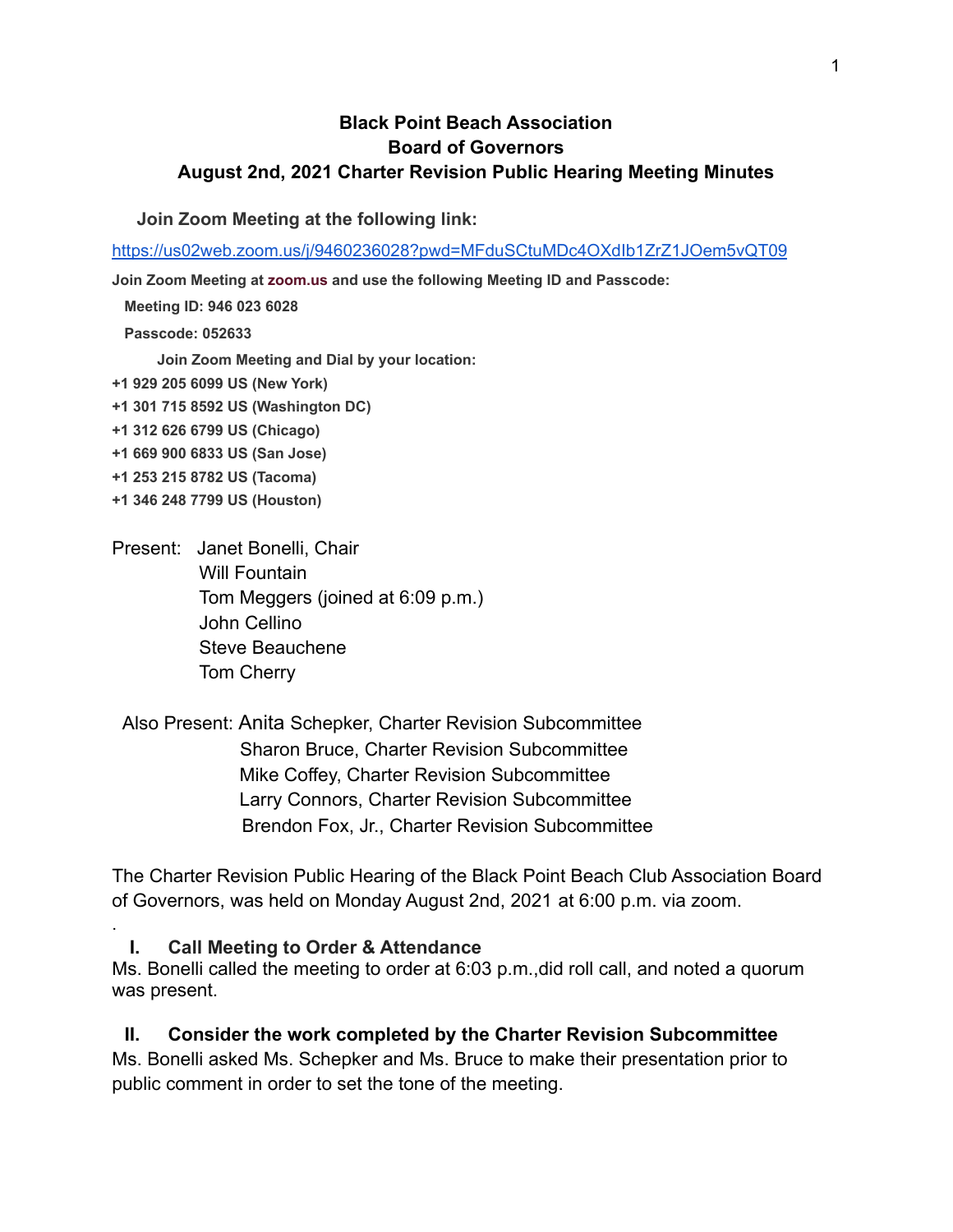Anita Schepker of 48 Indianola Road said some of the following:

- She's here on behalf of the Charter Revision Committee to discuss the work of their proposed changes to the Charter.
- Back in February seven people were appointed to be on the Charter Revision Commission- herself, Jennifer Bogue, Sharon Bruce, Mike Coffey, Larry Connors, Phil Hagaman, and Brendon Fox, Jr.
- The Board of Governors impaneled us to form the Charter Revision Committee, in accordance with the Connecticut General Statutes and we followed their rules.
- From that point on we were given a scope by the Board of Governors, which was to look at whether or not instruments by trusts and corporations, etc, could participate and be allowed to vote in the Association and how voting would work under the law we were allowed to expand if we chose to.
- We stuck to the scope that the Board of Governors gave us.
- She wants to give a special thank you to Sharon Bruce who was her Co Chair in this endeavor, to Brendan Fox Jr, to Larry Connors, Phil Hagaman, and to Jennifer Bogue who are all on the call today on the Zoom, for their help in doing this over the last several months.
- We were required under the Statute to have two hearings, one prior to the beginning of their work, and one to present our draft for comments at a Public Hearing.
- They had a Public Hearing on April 6th, had several meetings in between, and then a second Public Hearing on July 17th.
- She wants to reiterate and make it clear at the outset that they took language, and reviewed every single beach association surrounding us in what they did, so as to not have to reinvent the wheel.
- While doing research they determined that in 2015 Giants Neck changed their Charter to allow for this, as did Crescent Beach in 2017.
- Their proposed changes for the Charter Revision does two things; it clarifies who can be a member and therefore eligible to hold office in the Association.
- Currently, only homes owned by individuals can be members and and be allowed to participate on the Zoning Board of Appeals, the Board of Governors, and other boards of that nature.
- Back in 1931 trusts and corporations and LLCs and other instruments weren't really being used all that much.
- Their first recommendation is that residential properties that are held, not only by individuals, but also by trust corporations, partnerships, life use arrangements, and so forth, as well as other legal entities, be considered members, and therefore eligible to vote.
- Almost 17% percent of our properties right now are held in trust for corporations.
- After their first hearing they were told that number is increasing to almost 22%.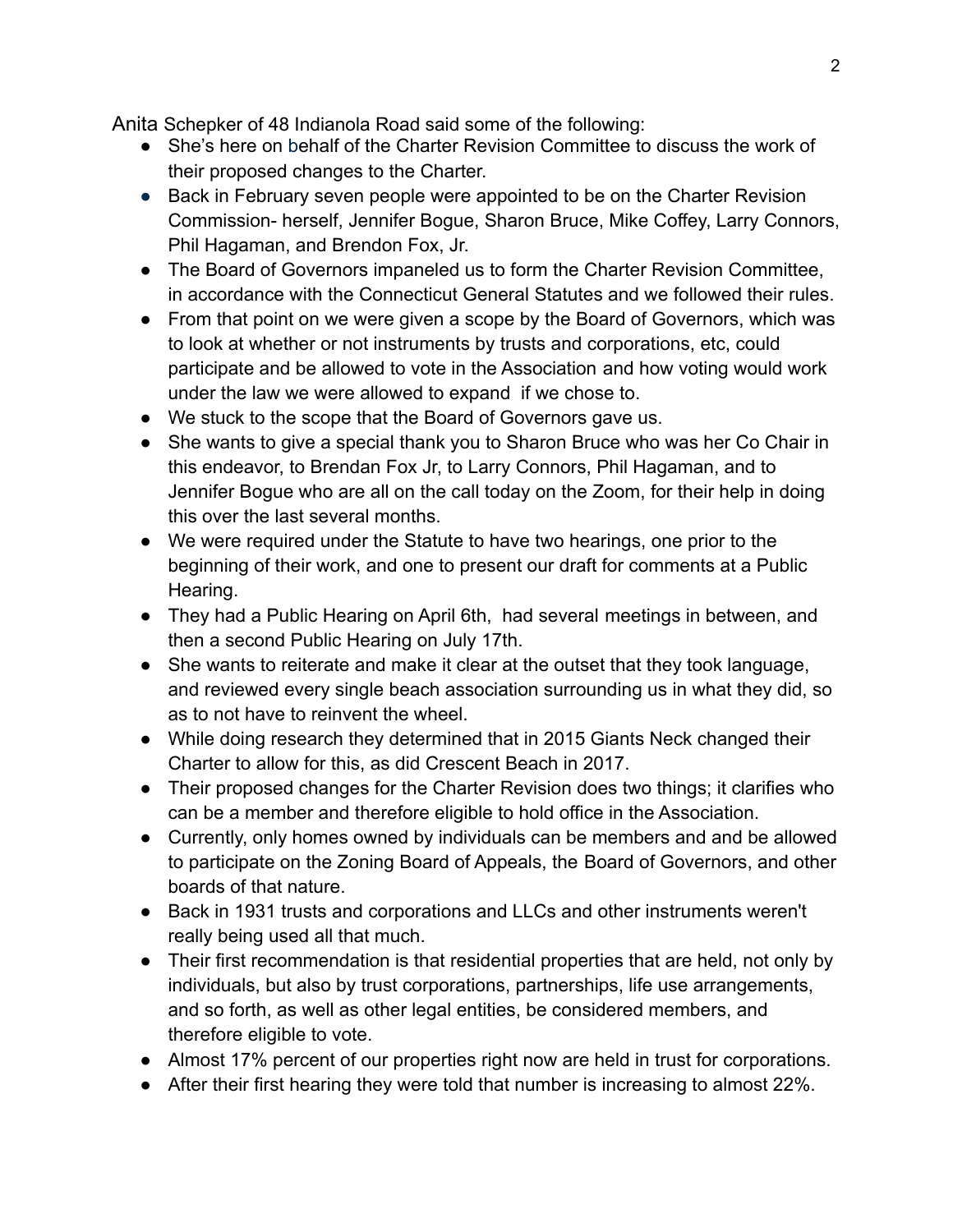- This means that a number of people are paying dues and using our facilities but have no say in the process.
- Their second change simply says that each property gets one vote.
- And that's determined by the individuals who own the property, or in the case of a trust or an estate, they designate a member representative to be that person for that piece of property.
- She wants to make it clear that these changes are identical again to other beach associations such as Giants Neck, Crescent Beach, Grove Beach, and Westbrook is also looking at this now as well.
- If we go to referendum, these changes need to then go before the Connecticut General Assembly in their 2022 Legislative Session for them to ratify.
- These exact changes were ratified by the Connecticut General Assembly for Crescent Beach, Giants Neck and Grove Beach
- Beach associations like ours that were formed by Special Act have to go back to the General Assembly because our beach association was formed, not by statute, not as a municipality, but by special act of the legislature, and we're sort of a hybrid kind of creature but we must follow the rules of the Charter Revision Laws, which we have done.
- She wants to reiterate that they noticed all their meetings properly pursuant to the Statute.
- There is no requirement that their notifications be placed in a newspaper.
- If and when the Board of Governors choose to accept and/or amend their proposal then they will then notice it in the New London Day Newspaper, and post a meeting potentially for August 28th.
- During their meetings there was some concern by someone who didn't like the one vote one house rule; right now if someone had six owners on the property they cannot vote.
- This has already been ratified by the General Assembly for other beach associations; we are not taking anyone's constitutional rights away.
- There was a question about contiguous properties outside of the Associationwhether they could be members and vote.
- We clarified that the Charter Revision could not make that change.
- The Charter only allows us to make rules with respect to those properties that are within our, our boundaries, and nothing more.
- When working on their proposed draft they struggled with some of the language.
- Other associations say a representative can vote provided that they're at least part time residents of any property within the limits of the association, which is an odd clause.
- They repeated this language but think it might be something the Board of Governors may choose to remove.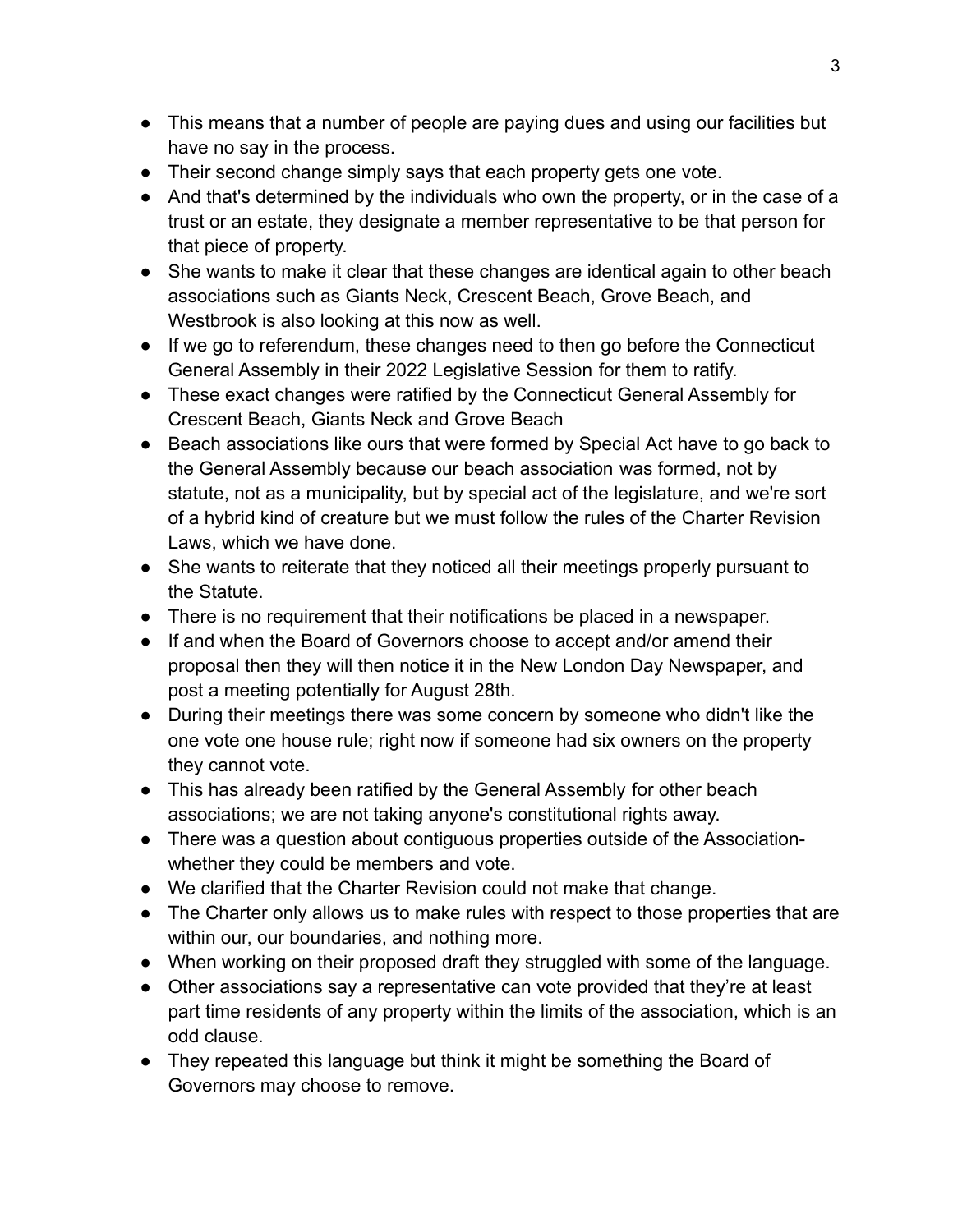### **III. Public Comment**

### **1. Tom Cherry of 12 Uncas**

Mr. Cherry asked if the voting they're talking about are votes on items that come before the entire Membership.

Ms. Schepker clarified that the voting applies only to Black Point and Black Point votes and has nothing to do with East Lyme. She said a person is designated and the reason for this is because there can be multiple names and property owners of homes that are in trust; there were situations in other beach associations where they were stacking votes by bringing all the people whose names were listed as owners to skew a vote result, hence the one property one vote rule.

# **2. Susan Acito Houlihan of 52 Sea Spray Avenue**

Ms. Houlihan said at the previous meeting there was some talk about how to determine what the protocol will be, the one voting for a house in trust. She asked if there is going to be paperwork to designate the person responsible for voting.

Ms. Schepker said individuals get to decide by themselves whoever they choose in their own house, as to these instruments like trusts, a trustee will let the Secretary of the Association know who the member representative is. She noted that other beach associations once a year send a notice out to everyone asking for the name of their member representative, and instruct them to let the association know if it changes.

# **3. Colleen Chapin of 53 East Shore Drive**

Ms. Chapin said some of the following:

- She wants to make sure she goes on record here, because it was her point about wondering what the definition of part time resident is going to be.
- The Charter gives us the overall kind of governing guidelines for how we exist as an Association, but the Board of Governors is responsible for implementing rules and processes, most importantly processes that will align with the Charter and help the organization move forward.
- As a potentially part time resident, I would like to make sure that the Board establishes a reliable process for determining part time resident residency.
- Alternatively, they could just remove that clause in its entirety.
- She's not sure what the value actually is since she doesn't pay part time taxes, but full time taxes.
- Before focusing on getting all the trust's to be voting members, the same thing should be applied to those of us, regardless of our actual residency status here.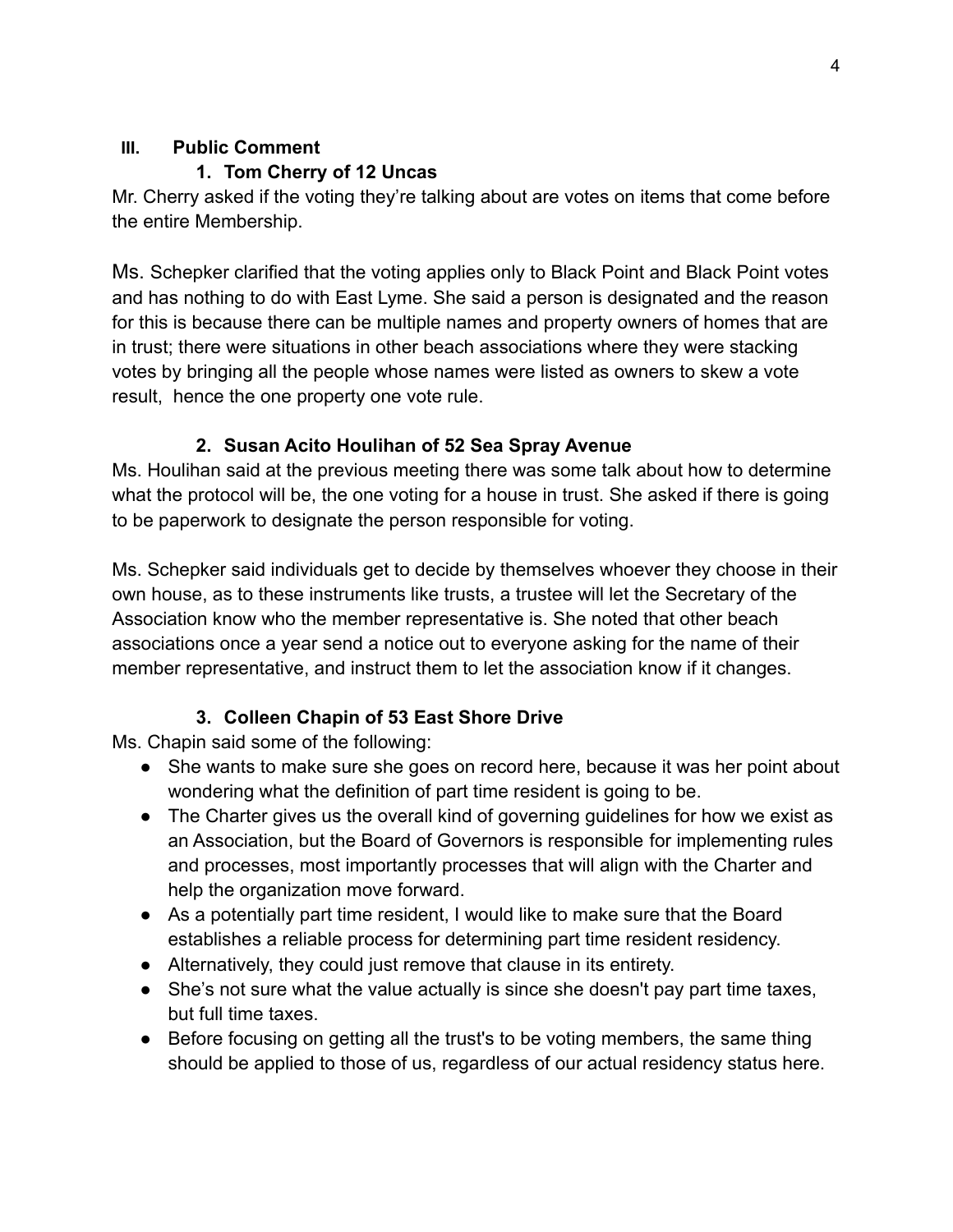• She knows that the Charter ultimately has to be approved by the Board of Governors before it's voted on by the membership so wanted her thoughts on record.

Ms. Schepker said they talked about this with the Board of Governors and the antiquated language from an old Charter and the Board can decide whether to remove it or not. She said she's not in total agreement as they said at the Public Hearing; we struggled with keeping that language in or taking out a simple clause. Ms. Schepker thanked Ms. Chapin for her comments.

### **4. Patty DeAngelis**

Ms. DeAngelis said some of the following:

- Either she or one of her family members have attended each meeting.
- She wants to reiterate how thankful they are as a family for the committee doing the research, not only about our own Charter but about the neighboring beaches as well.
- They do pay taxes and she is the fourth generation to come here.
- They love this beach and would love to be active in various committees.
- They go to most of the meetings but can't vote.
- She'd like everyone to look at the fairness of it all.
- They're very appreciative it's back on the table and hope people really take it into consideration.
- Even though this has to do with people like them (who have homes in trust), they still can't vote.
- For those who can vote she really hopes that they think long and hard.
- Making this change seems more fair on both levels.

## **5. Brian Comer of 52 Whitecap Road**

Mr. Comer said some of the following:

- He was on the Board more than 10 years ago and was amazed when he was told he had to leave the Board since he put his home in trust.
- He's been at Black Point for less than some- he hasn't been here for four generations but is working on that.
- He'd like to reiterate what was said in regards to the amount of work that's been done on this, and how appreciative everyone is.
- Everyone contributing their time and doing this work is what Black Points is all about.

Mr. Comer asked if this is going to be a vote of all the members and the members that can make it, or if it's going to be a vote of the board that decides it. Ms. Schepker replied that the Board will take a vote to decide whether they're going to accept our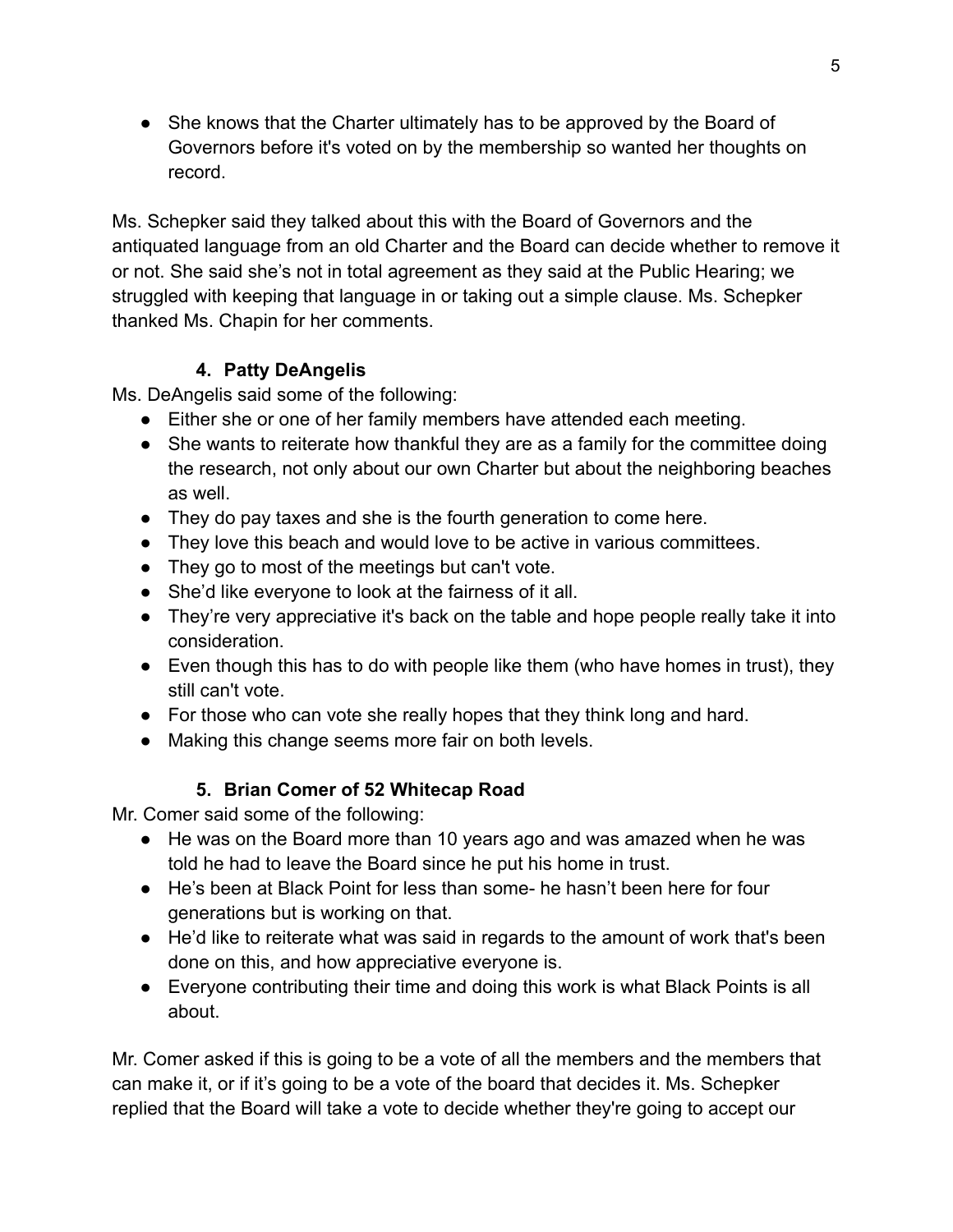changes or amend our changes, and have a meeting directly after this Hearing; They'll make that decision and then it goes to the Membership for a vote, but the Membership that votes on this can only be the Members that can currently vote now. She added that if they can't vote now they also will not be able to vote at the referendum and therein lies the issue. And therein lies the issue.

Mr. Comer said he hopes common sense prevails because this rule never made sense to him, he was merely operating on the advice of his attorney.

## **6. Joan Hayes**

Ms. Hayes said some of the following:

- She wants to thank the Charter Commission for all their hard work.
- She believes that one house, one vote is fair.
- People who've had their homes in trusts have been denied the ability to vote and she doesn't think there should be two votes for house.
- She appreciates all their effort, and she hopes the Board goes through with this.

# **7. Ed Zito of 57 Nehantic Drive**

Mr. Zito said he wants to endorse what both Patti DeAngelis Foley and Brian Comer said, and thanks Ms. Schepker and the Committee for all of their work.

## **8. Jim Schepker of 46 Indianola Road**

Mr. Schepker said some of the following:

- He thinks we're all familiar with the concept of representation with taxation.
- He thinks the strong point being made in these two revision items is the allowance or the expansion of the pool of potential candidates for the Board of Governor or Zoning Committees going forward.
- Right now we're denying a lot of very capable people from representing us on the Board of Governors and we desperately need folks to be willing to step up and do that.
- If we eliminate 20% of our population that's going to hurt us long term down the road.

## **9. Barbara Johnston of 35 Sea Crest Avenue**

Ms. Johnston asked if they could give her the definition of what they're saying a lot is and Ms. Schepker replied that they're not saying anything about a lot; one property, one vote and that property is determined by the Town of East Lyme.

Ms. Johnston questioned this and Ms. Schepker explained that each of us get a tax bill from the Town of East Lyme for our property, and at the same time we get a tax bill from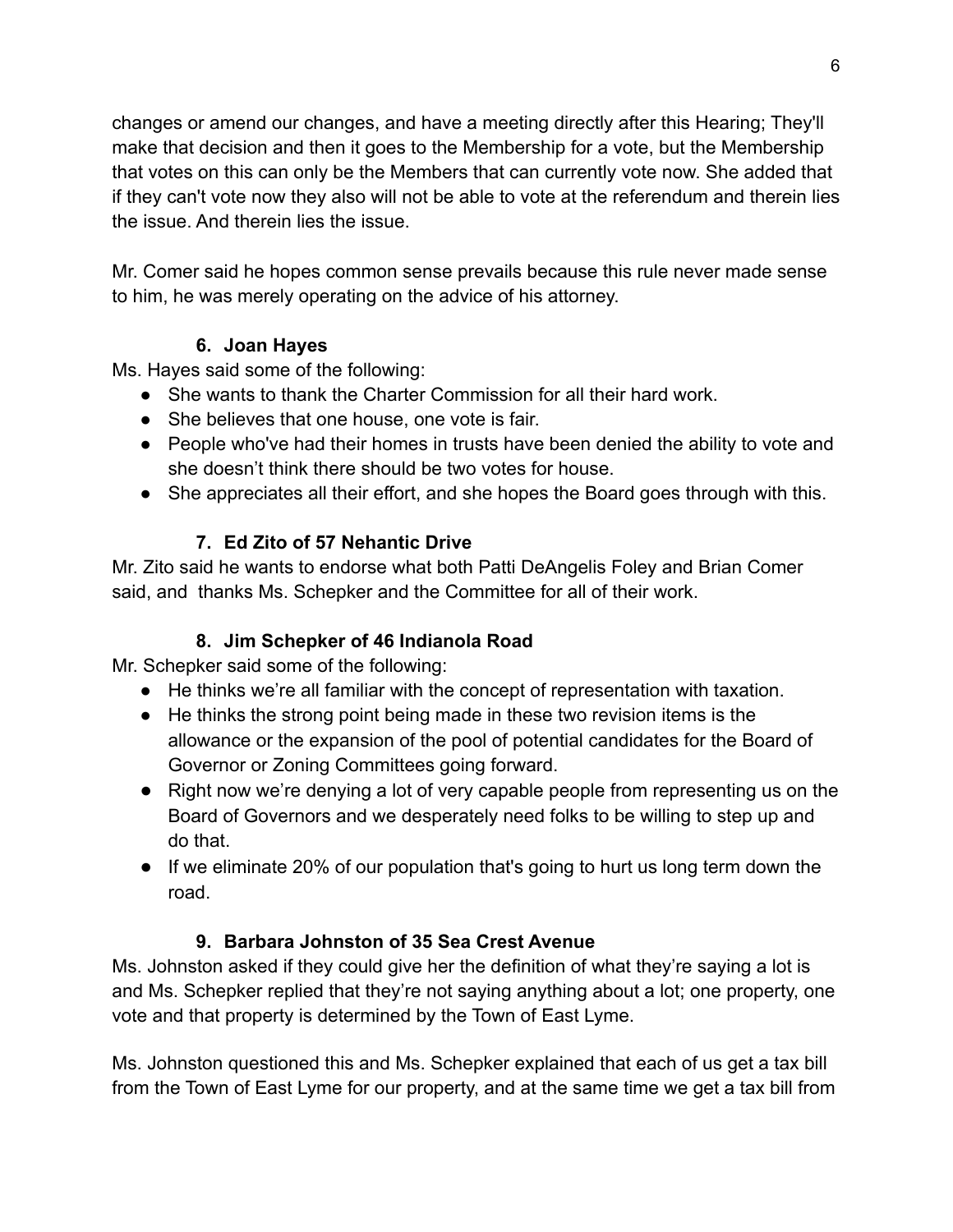the Black Point Beach Club Association, and that's how one property, one vote is determined.

Ms. Johnston said she doesn't agree with this at all; they have three owners and if she doesn't agree with the other owners, then she doesn't even have a vote. She asked how they can legally take her vote away and asked her to explain life use of a property, which she has.

Ms. Schepker said that a life use property just like a corporation in a trust, has to designate one person to vote for that property. Ms. Johnston replied that if life use is not part of the voting separation, and if it's all in one still, you really don't have life use if that's the case.

Ms. Schepker said some of the following:

- Life use is a legal concept and voting as a separate concept.
- We can get back and forth on this, but life use just like a trust or a corporation is a legal concept, and we're talking about what we want to do in terms of the Charter to make it just like all the other beach associations surrounding us.
- We're trying to make it fair so that three people on your property can't vote but only one person, or only one person can vote in another place- people such as Patty DeAngelis can't vote at all so this sets the equitable tone.
- This language has already been ratified and approved by the General Assembly, by virtue of the fact that they accepted Crescent Beach, Giant Neck Beach, and Oak Grove Beach Charter Revisions, which is exactly the same as what we are proposing today.

#### **10.Susan Acito Houlihan of 52 Sea Spray Avenue**

Ms. Houlihan said she wants to say thank you to the Charter Commission for for bringing this up, their diligence looking at the way other beaches have done it, and their attempt to achieve a sense of unity with the way things are run across the beaches and doing it in a way that we know will be acceptable.

#### **IV. Adjournment**

Ms. Bonelli closed the Public Hearing at 6:28 p.m.

Respectfully Submitted, Brooke Stevens, Recording Secretary